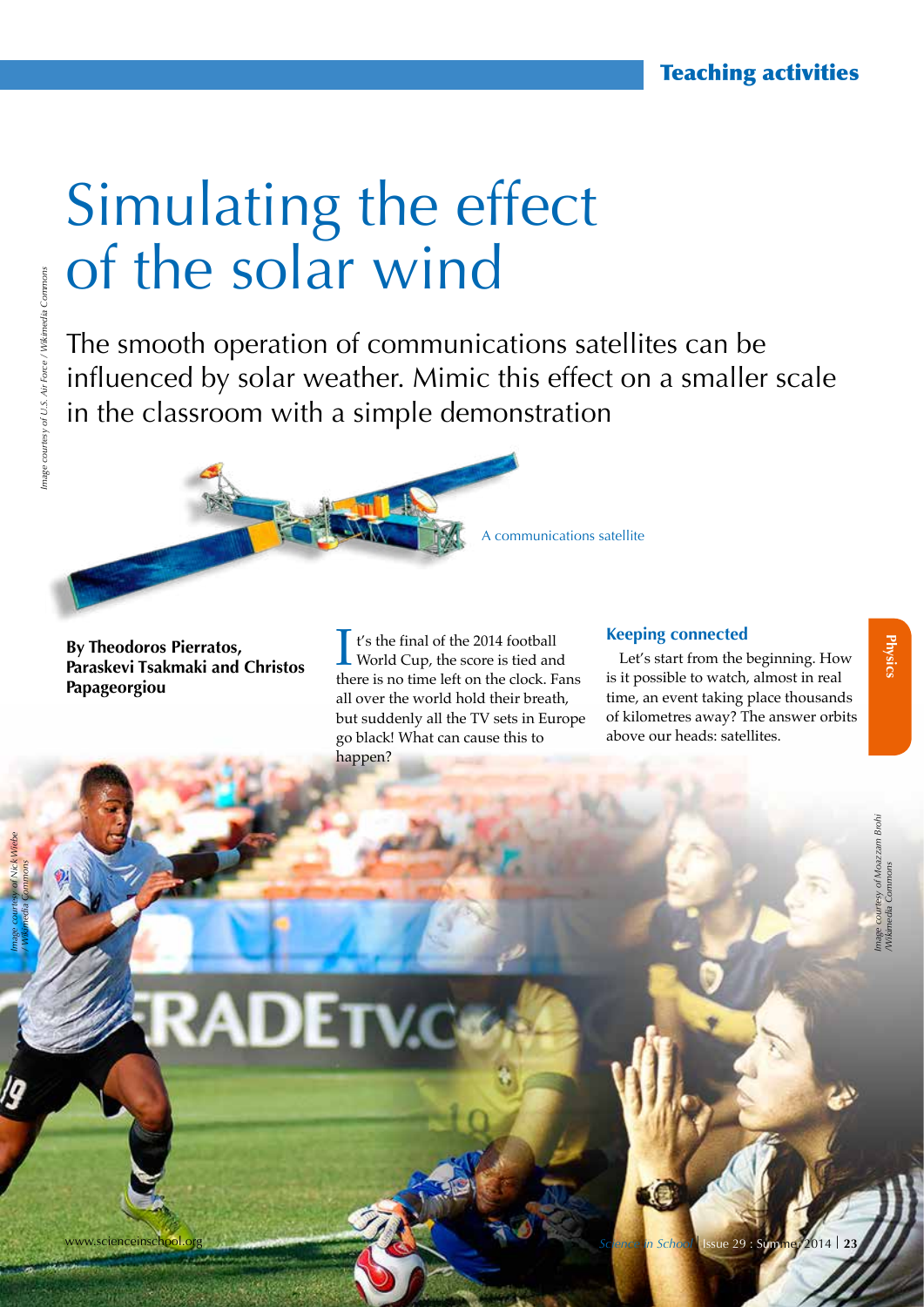### **Physics Ages 14+**

**REVIEW**

Modern communications make much use of geostationary satellites, but these are always at risk from severe storms in the solar wind (a stream of high-energy charged particles from the Sun's outer atmosphere). This article describes pleasant, straightforward experiments to model the effect of solar wind on data communication by light beams. The activities are well worth using with science or physics groups of students about 14 years and older in their spare time (e.g. science club, holiday activities / summer school, or lessons after exam time).

*Eric Deeson, UK*

Since the launch of Telstar<sup>w1</sup> in 1962. satellite communication has continued to grow. Today, even when news or sport events are taking place just a few kilometres from a TV studio, the camera signals are probably being transmitted using a satellite in geostationary orbitw2 (this means that the satellite orbits Earth at the same speed as Earth rotates, so it stays above the same position on Earth). For you to watch the final of the World Cup in Rio de Janeiro while sitting at home in Europe, a number of satellites have to work together. However, the environment far above Earth's surface is harsh: there is no atmosphere, lots of cosmic radiation, and extreme temperature variations between sunlight and shadow. Telecommunication satellites contain state-of-the-art technology to cope with these extreme conditions, but a sneaky enemy can still threaten the operation of a satellite: the solar wind.

#### **Solar wind and satellites**

The solar wind is a stream of charged particles, mainly electrons and protons, that are released from the very hot corona, the upper atmosphere of the Sun. The particles escape the Sun's gravity because of their high kinetic energy<sup>w3</sup>. This stream of particles reaching Earth varies in density, temperature and speed, depending on time and longitude.

When these particles approach Earth, they can have various effects: from spectacular aurorae to great geomagnetic storms. As geostationary satellites are near the edge of Earth's protective magnetism, they can be exposed to these storms.

#### **In the classroom**

The effect of the solar wind on telecommunications is a modern issue that can trigger students' interest in space technology and space weather. But how can we mimic it in the classroom? How can we simulate the solar wind? The Fun Fly Stick toy (figure 1) is a

portable wand-like version of the Van de Graaff generator. When switched on, a belt moves inside the Fun Fly Stick and a static charge builds on the wand. Instead of the metal dome of the Van de Graaff generator, the charge accumulates on a cardboard tube. Cardboard has a high electrical resistivity but becomes a conductor when subjected to high-voltage electricity. Furthermore, it discharges more slowly than metal, so the shocking discharge sensation is eliminated.

We can safely use this toy to simulate solar wind by placing a large needle or thin metal axle on the end of the control tube (figure 2). Positive electrostatic charges formed on the cardboard tube are concentrated at the tip of the needle and so ionise the air nearby. Negative ions in the air will rush towards the needle tip and positive ions will move away due to electrostatic repulsion. The movement of these ions creates a form of an 'electric wind' or, for the purpose of our simulation, a 'solar wind'.







**Fig 2.** How to place a metal axle on the Fun Fly Stick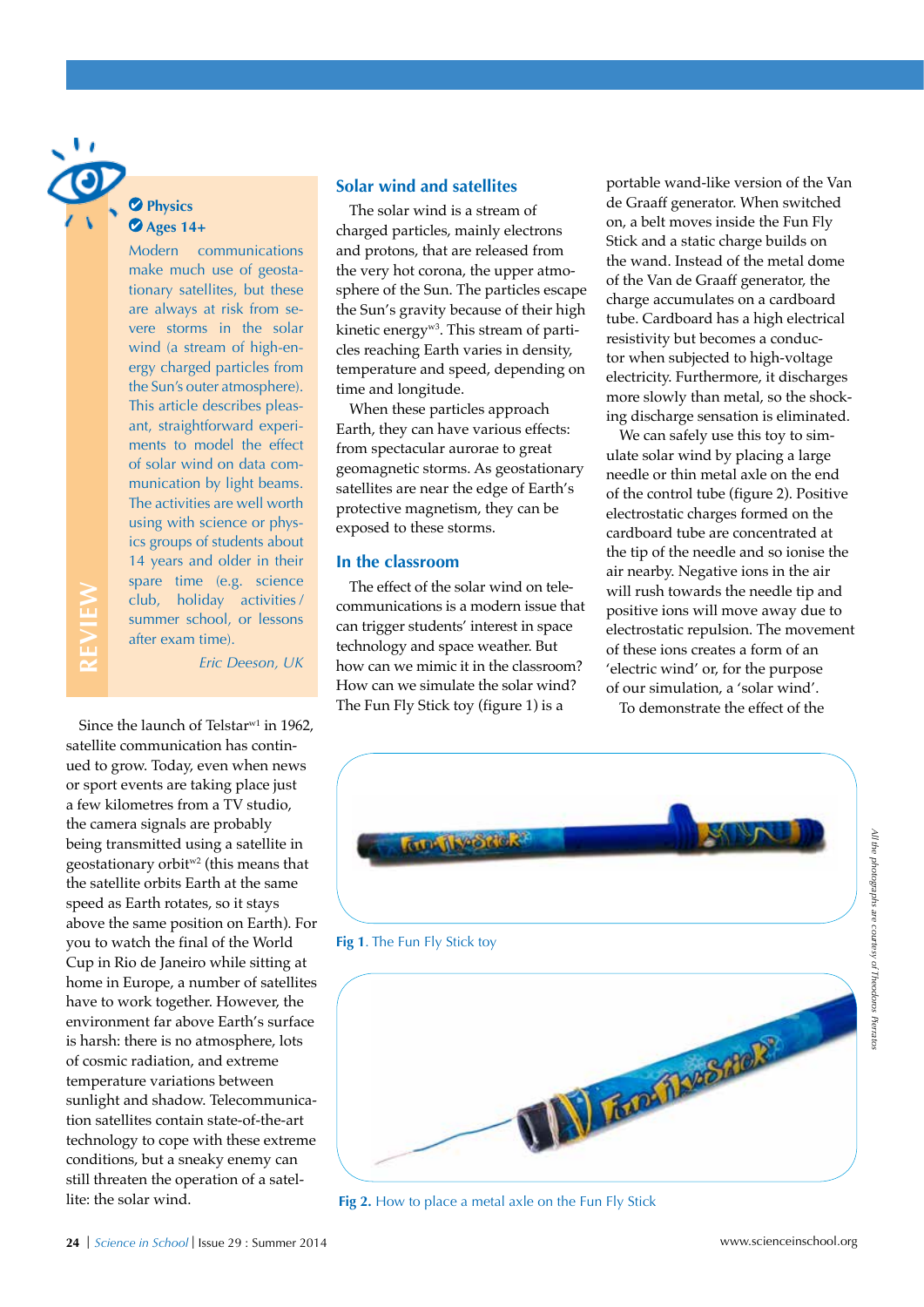### Teaching activities



**Fig 3.** Demonstrating the effect of the solar wind on an electronic circuit



**Fig 4.** Carrying sound on a light beam

laboratory-made solar wind, we can just use a test screwdriver. Ask your students to imagine that the simple electrical circuit built into this screwdriver (usually including a battery supply and a red LED) is part of the electronic equipment of an orbiting satellite transmitting their favourite TV show. What will happen if we turn on the generator and come close (about 1 metre or less) to the test screwdriver? The red LED starts glowing (figure 3), and as the stick approaches the screwdriver it glows more and more brightly<sup>w4</sup>! The electric circuit starts to overload. What could be the effects of a solar storm on the electronic circuits of a satellite?

#### **Carrying sound on a light beam**

As well as overloading and possibly damaging the electronic circuits in a satellite, the solar wind could disrupt the live streaming of the World Cup final. To show this experimentally, we first have to observe that electromagnetic waves can carry usable information. To do this, we propose a modified version of the experiment described by Bernardelli, 2010 (figure 4).

Instead of using a laser pointer and a photo-diode, we use a LED flashlight (torch) and a small solar panel<sup>w5</sup>. In this way, we reduce the distance that the sound is transmitted but make a stronger impression on the students:

most of them consider a laser beam to be something special, but by using a normal flashlight, we can focus on the science behind the phenomenon (box 1).

With the screwdriver demonstration above, we showed that the solar wind could overload and probably damage a subtle electronic circuit on board a telecommunications satellite. To repeat our classroom simulation without ruining equipment, we designed and built a simple electronic circuit (box 2).

The concepts of space weather and satellite technology are not part of the curriculum, at least not in Greece. However, space-related topics can increase students' interest in science (Spencer & Hulbert, 2006). An obvious problem for teachers is how to demonstrate effects of this scale and intensity in a classroom. In this article, we hope to convince you that all it takes is a toy and some basic skills in constructing a simple electronic circuit.

#### **References**

- Bernardelli A (2010) Stage lights: physics and drama. *Science in School* **17**: 41-45. www.scienceinschool. org/2010/issue17/laser
- Spencer P. Hulbert G. (2006) *The Education and Skills Case for Space*. Swindon, UK: Particle Physics and Astronomy Research Council

#### **Web references**

- w1 To learn more about the Telstar communication satellites, see: http://telstar50.org/history.html
- w2 To read more about the orbits used for situating telecommunication satellites, see: http://bit.ly/SSPjzH
- w3 Many websites describe the solar wind. For a brief introduction, see: http://sci.esa.int/cluster/ 2569-solar-wind/
- w4 –Watch a brief video of the effect of the Fun Fly Stick on a test screwdriver: http://youtu.be/ 8sDJm5llJc0

**Physics**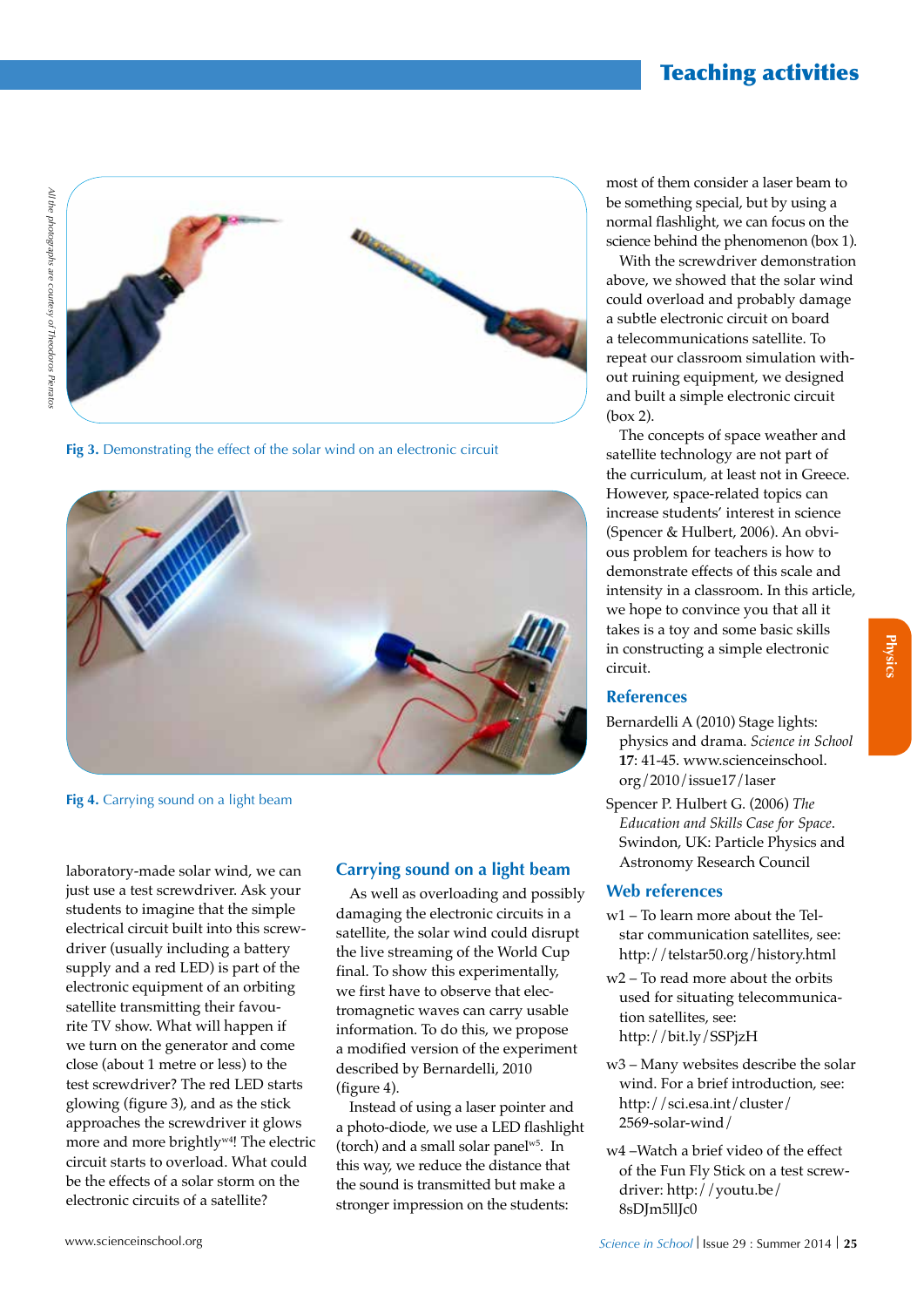*All the photographs are courtesy of Theodoros Pierratos*

# Carrying sound on a light beam

#### **Materials**

#### **Transmitter**

- · LED flashlight (torch)
- 2 alligator clips
- · 3.5 mm stereo plug
- · Breadboard
- 100 Ω resistor
- · 100 μF capacitor
- · Mp3 player with a 3.5 mm jack output
- · Battery holder
- · 3 1.5 V batteries (depending on the flashlight you use)
- Soldering iron
- · Solder
- · 2 small pieces of lighting flex wire (about 3 cm each)

#### Receiver

- · Solar panel
- · Amplifying speakers with external power supply
- 2 alligator clips

#### **Procedure**

#### The transmitter

- 1. Unscrew the head of the flashlight (figure 5).
- 2. Use the breadboard to construct the circuit shown in figure 6. Your circuit should look like the one in figure 4 (instead of using a breadboard, you can construct the circuit using alligator clips to make the proper connections). Be careful to connect the head of the flashlight and the battery holder exactly as it looks in figure 7. The negative pole of the battery holder (black wire) must be connected with the side body of the flashlight's head while the positive pole (red wire) must be connected with the spring-like metal in the centre of the head. Otherwise, the flashlight will not turn on.
- 3. To connect the stereo plug to the breadboard, solder the two pieces of wire to the stereo plug. Solder one wire (red) to both the first and second segments of the plug (or in just one of them) while the other wire (white) goes to the third segment (figure 8).









**Fig. 7.** The transmitter's circuit **Fig 8.** The stereo plug



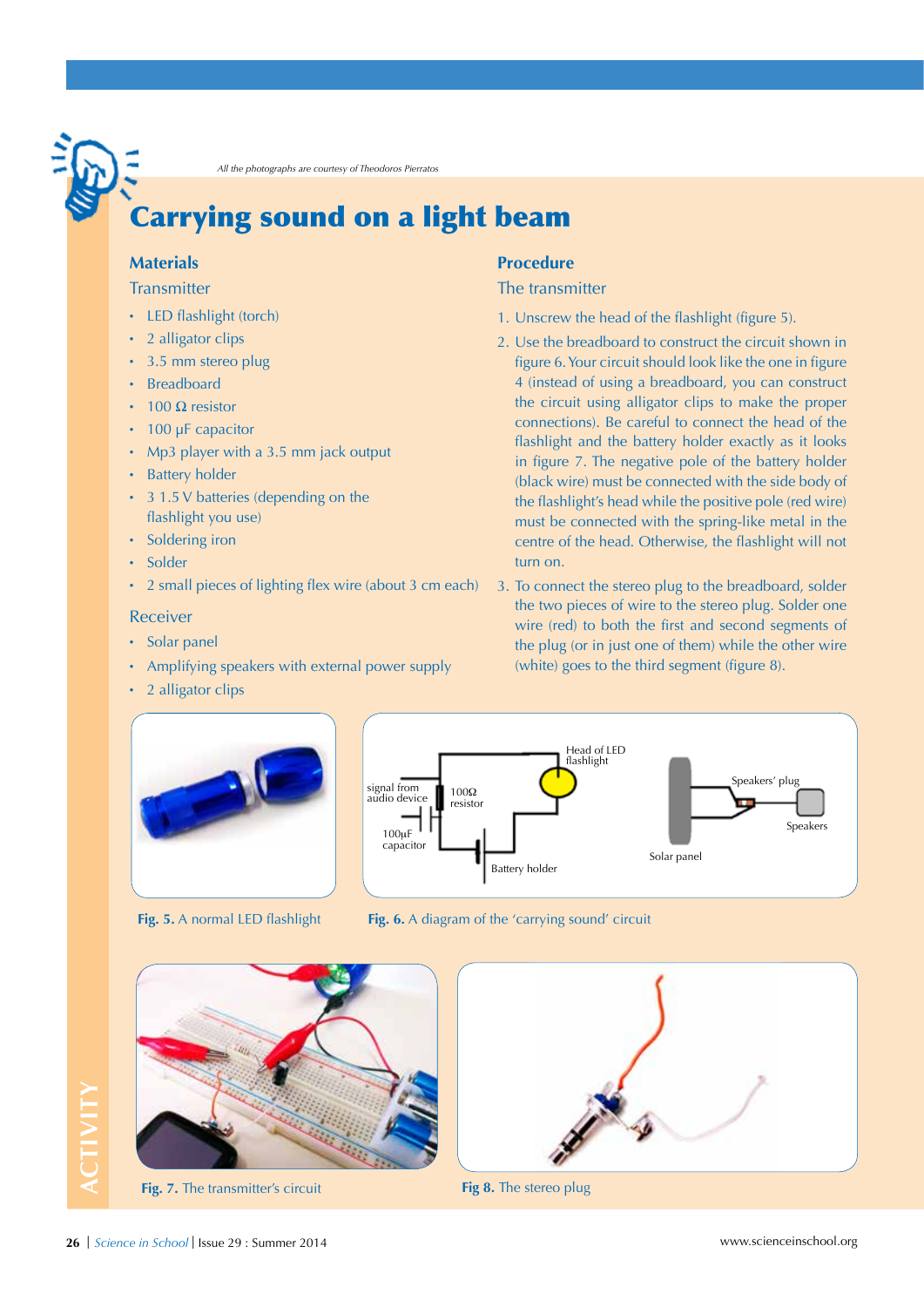## Teaching activities

*All the photographs are courtesy of Theodoros Pierratos*

#### The receiver

1. Connect the two wires from the solar panel's output to the 3.5 mm stereo plug or socket of the speakers using two alligator clips (figure 9a,b). Your circuit should look like the one in figure 10.

#### **About what happens**

The flashlight batteries provide a strong but constant direct current (DC) to the LEDs. As a result, the LEDs glow with a fixed brightness. When the mp3 player is turned on, it adds a weak but fluctuating electrical signal to the constant current from the battery. The LEDs flicker in sync with the output from the player. The stronger battery current of the flashlight is added to the weaker signal from the player (the capacitor protects the player from being overheated by the input DC). These fluctuations are picked up by the solar panel and are converted into electrical pulses that are turned back into sound by the speaker. This whole process is amplitude modulation (AM). It is the same principle used for transmitting AM radio signals.



**Fig. 9.** How to connect (a) the solar panel with (b) the 3.5 mm speaker plug



**Fig. 10.** The receiver's circuit

- w5 To watch a video showing the transmission of sound using this experimental set-up, see: http:// youtu.be/Dnqn2S1o\_-4
- w6 To watch a descriptive video of the disruption of the transmitter circuit, see: http://youtu.be/ e9GxsZFxTR0
- w7 To watch a descriptive video of the disruption of the receiver circuit, see: http://youtu.be/wJ8WxJL9xOg
- w8 For more information about ESA, see: www.esa.int

#### **Resources**

To find out more about how the sun produces solar wind, you might like to read:

Green L. (2008) Research into the Sun's atmosphere *Science in School* **8**: 52-55.

www.scienceinschool.org/2008/ issue8/solarresearch

- To model a more attractive result of the solar wind – the aurorae (northern and southern lights) – read:
	- Jeanjacquot P. Jean Lilensten J. (2013) Casting light on solar wind: simulating aurorae at school. *Science in School* **26:** 32-37*.* www.scienceinschool.org/2013/ issue26/aurorae
- The simulation described above is part of an integrated educational scenario entitled 'Sherlock Holmes on board the ISS', which was presented at the European Space Agency (ESA) summer workshop held in ESTEC, Noordwjik, The Netherlands, on 21 to 25 August 2013. To learn more about ESA's workshops, visit: http://bit.ly/SFH4qt
- To stay informed about the sensitivity of future European space missions to the space environment, see: www.esa-spaceweather.net/
- To keep up-to-date with the current space weather, visit: www.swpc.noaa.gov/SWN/

**Physics**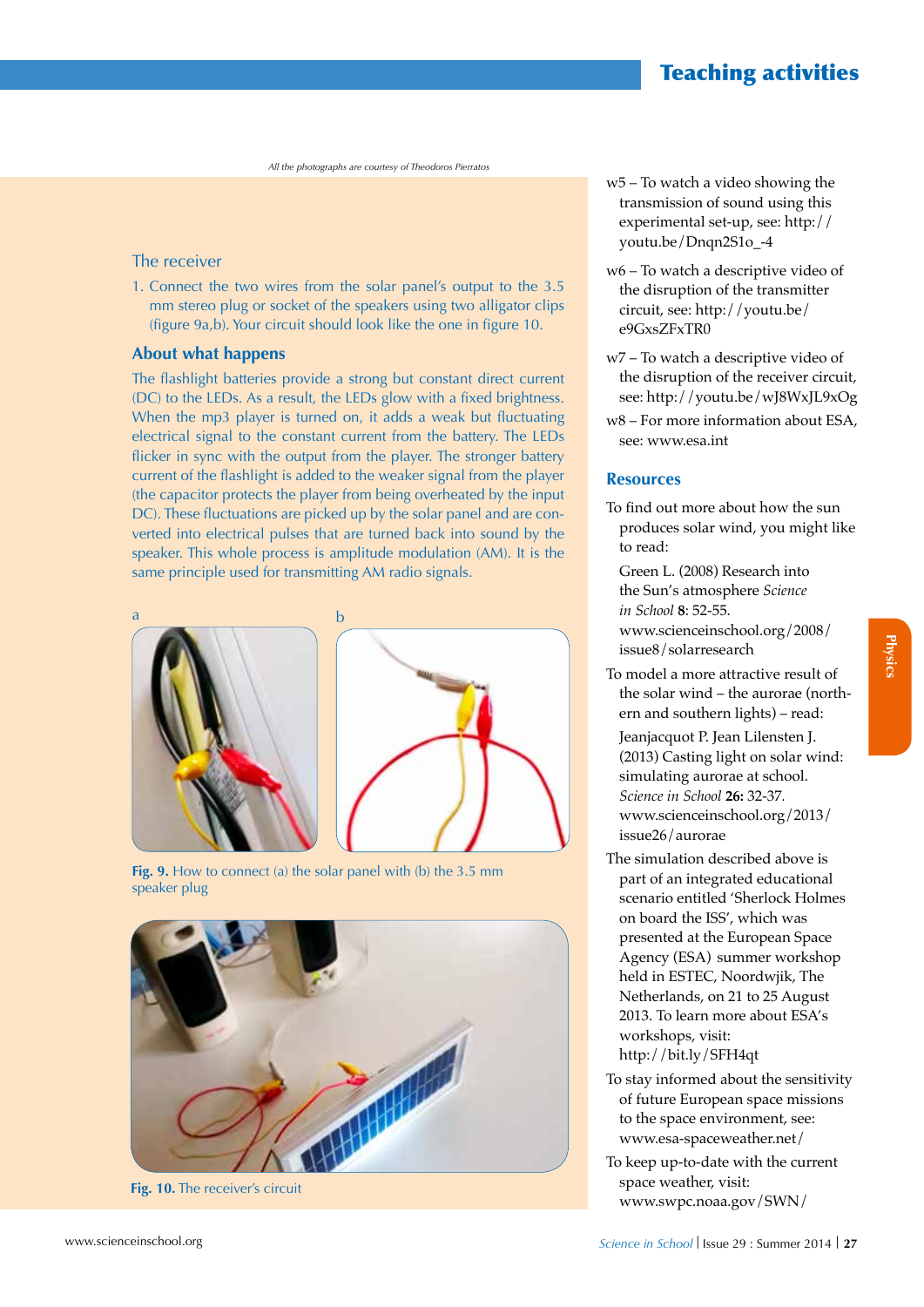*All the photographs are courtesy of Theodoros Pierratos*

# A switch activated by the solar wind

#### **Materials**

- 470  $\Omega$  resistor
- · 2 1N4001 diodes
- · 1 2N3904 transistor
- · 1 CD4069 inverter gate chip containing a U1A gate
- · 4.5 V battery or 3-12 V DC power supply unit
- · 1 relay coil (3-12 V depending on power supply) with one NC contact
- · 1 green LED (as an indicator)
- 2 alligator clips
- · One small breadboard

#### **Procedure**

- 1. Construct the circuit in figure 11; the result will look something like figure 12. In this circuit, an optional small piece of aluminium foil has been attached to the wire. This piece of foil plays the role of an antenna (the charge receiver conductor) to increase the sensitivity of the switch.
- 2. Use two alligator clips to connect the 4.5 V battery (or the power supply) to the corresponding red and black wires (figure 12). The green indicator LED turns on.
- 3. Interconnect this circuit to the 'sound carrying' circuit from box 1. This can be done in one of two ways:
	- a. In series with the transmitter circuit<sup>w6</sup> (to show the effect of the solar wind on the circuit in a satellite that is responsible for transmitting the signal);







Fig. 12. The switch circuit that is activated by the solar wind





**Fig. 13b.** The diagram of the circuit presented in figure 13a

# ACTIVITY **ACTIVITY**